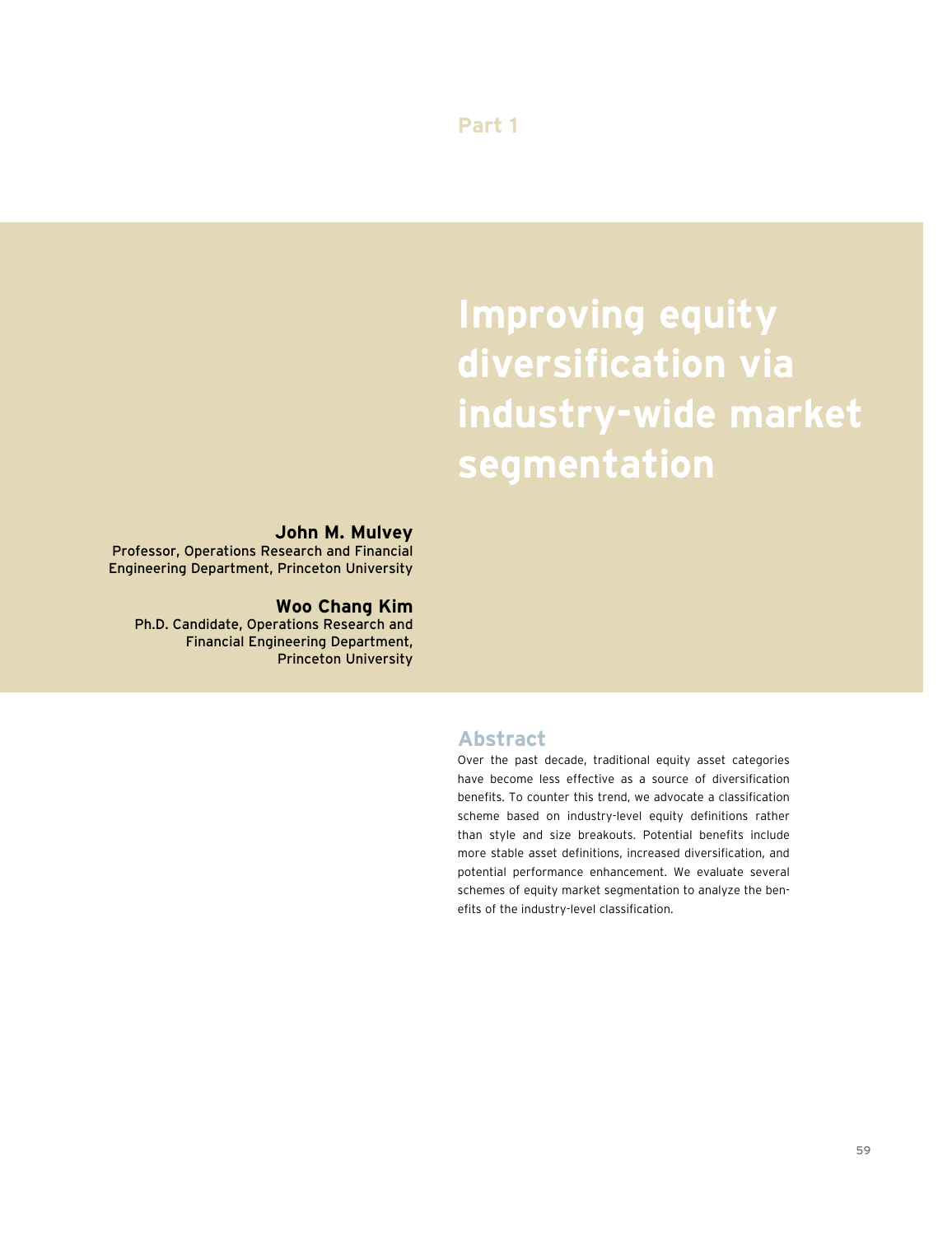Our goal is to assist long-term investors who are aiming to achieve a target wealth (or spending pattern) and who can efficiently rebalance their portfolios over time. Typical examples include: pension plans, university endowments, life insurers, and family offices. We assume that the investor can rebalance her portfolio with modest transaction costs, for instance, in a tax deferred account. For simplicity, we focus on equities assets.

The performance of an asset allocation depends upon the underlying classification scheme. Consequently, what are the desirable characteristics of any splitting of equity securities, such as the U.S. stock market? Firstly, there should be relatively little overlap between securities in each asset category. Otherwise, the investor may be doubling (or tripling) up on the overlapping securities  $-$  without regard to the underlying economic conditions. Secondly, the universe of securities should be available for selection. Of course, there will be investors who are restricted from investing in certain securities such as gun manufacturers or tobacco companies, and extra effort is needed in these cases. Thirdly, the asset categories should be stable with respect to their membership. Otherwise, the investor must buy or sell securities for no other reason than a security has entered or left an asset category. There is little economic incentive for these transactions. Next, asset categories should be readily available for historical back testing. For instance, the S&P 500 index has had a long history of performance (returns, volatilities, correlations, etc.). Also, if possible, the category should be investible as a simple index. An investor may wish to avoid active management and take a passive approach, or she may choose to employ the index as a tactical tool. The benefits of investable asset groups are becoming well known, along with the growth of exchange trade funds (ETFs) in these areas. Lastly, for asset-liability management, the asset classification should allow for surplus diversification, say by exclusion of certain categories. This last issue has not been fully developed, but will become increasingly important as the ranks of retired investors grow rapidly. In this paper, we evaluate the properties of the traditional categories (style and size), with

reference to the potential benefits of an alternative classification based on industry-level definitions.

#### **Benefits of industry segmentation over style/ size segmentation**

Portfolio management on long-term investments, such as pension plans or university endowments, are typically conducted in two steps. First, an asset allocation (or better, an asset-liability) study is conducted in order to determine the best capital assigned to a set of asset categories. It involves both defining asset classes and setting the target weights on them. Actual capital assignment step would then be followed. Investors usually choose either passive indices or active funds to meet the goal for each asset class. The first step mostly involves traditional portfolio theories, and the second step rather relies on the decision makers' preference or belief on market characteristics.

When such procedures are adopted, current approaches typically prioritize equity segmentation by style and size. Figure 1 illustrates common breakouts and passive indices of the U.S. stock markets. Stocks are classified from largecap to small-cap based on their market capitalization, and from growth to value based on their price-to-book ratios and forecasted growth values. Most active equity managers also categorize themselves into one of style/size breakouts. They are expected to provide better performance than the passive benchmarks while constructing their portfolios with corresponding stocks. Since typical performance measures

| <b>Style</b> | <b>Benchmark Index</b>         |  |
|--------------|--------------------------------|--|
| Large core   | Russell 1000 (R1000)           |  |
| Large growth | Russell 1000 growth (R1000G)   |  |
| Large value  | Russell 1000 value (R1000V)    |  |
| Mid core     | Russell mid cap (RMid)         |  |
| Mid growth   | Russell mid cap growth (RMidG) |  |
| Mid value    | Russell mid cap value (RMidV)  |  |
| Small core   | Russell 2000 (R2000)           |  |
| Small growth | Russell 2000 growth (R2000G)   |  |
| Small value  | Russell 2000 value (R2000V)    |  |

Figure 1 – Typical equity breakouts and corresponding passive indices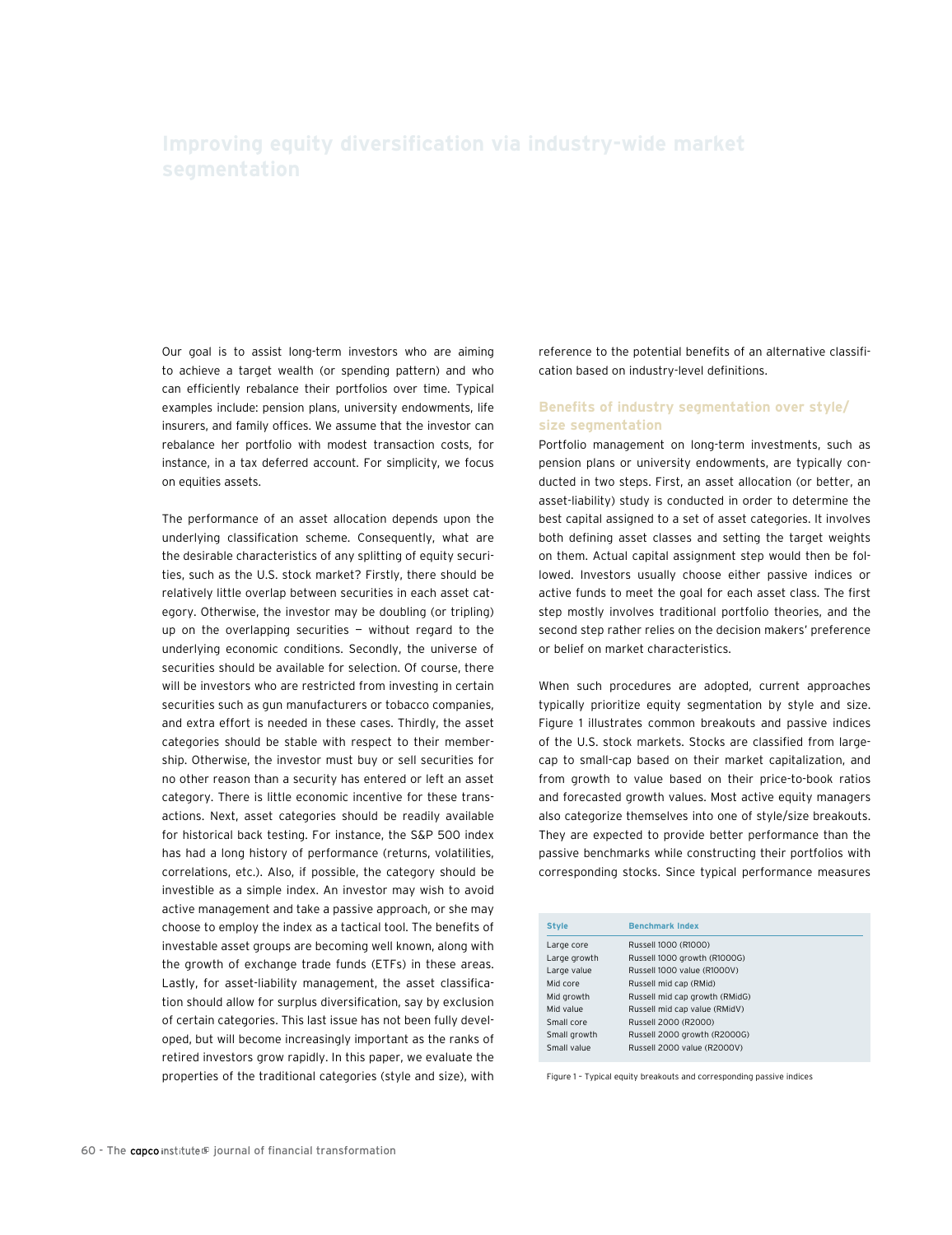for active managers, such as information ratios, which determine their compensation, generally penalize deviations from their benchmarks, their return patterns do not differ much from the corresponding passive indices.

Under these circumstances, the criteria for market segmentations obviously have a large impact on investment performance. Therefore, it is natural to ask whether the current cut of the stock market is good, and, if not, whether any improvements are possible. We have found that industry segmentation possesses benefits over the style/size segmentation in several important aspects, such as consistency, diversification, and potential performance improvement.

#### **Consistent constituents**

Undoubtedly, market segmentation should provide consistency on the components over time. Such a property will allow the investors easy tracking on each breakout. More importantly, it may improve investment performance of active funds. Since active funds are generally restricted to constructing their portfolios from stocks only within designated breakouts, if its components change frequently it may force them to conduct unwanted portfolio reconstructions. For instance, when a small-cap stock becomes mid-cap due to its price increment, small-cap active funds are required to sell it, even if the transaction is not desired by the fund managers. Such a forced portfolio adjustment tends to act as a constraint, which often deteriorates investment performance.

In this context, the industry classifications have a clear advantage over the style/size breakouts; firms do not easily change the industries to which they belong, while their sizes and growth perspectives can easily alter. For example, while the technology industry has remained growth-oriented over the past decade, its size has changed a number of times. It shrank from large-cap to small-cap, and then grew back to large-cap. Similarly, the healthcare industry has been classified as large-cap, while its growth perspectives have changed over the last decade. The oil and gas industry has also experienced similar changes over the style/size map. Since the

| <b>Description</b>                                       | Code                     | <b>Indices included</b>                                                |
|----------------------------------------------------------|--------------------------|------------------------------------------------------------------------|
| Typical style/size breakouts                             | Typ-SS                   | R1000, R1000G, R1000V, RMid.<br>RMidG, RMidV, R2000,<br>R2000G, R2000V |
| Non-overlapping style/size breakouts                     | NOL-SS                   | R200G. R200V. RMidG. RMidV.<br>R2000G, R2000V                          |
| DataStream level 2 sectors<br>DataStream level 4 sectors | IND <sub>2</sub><br>IND4 | 10 Industries indices<br>38 Industries indices                         |

Figure 2 – Market breakouts of the U.S. stock market for analyses

constituents for each industry are relatively fixed over time, it is apparent that style/size classifications provide less consistency on their component listings.

#### **Diversification effects**

One of the most important objectives of market segmentation is to maximize the similarities of stocks within each breakout and dissimilarities across different cuts. It has a critical implication in the context of portfolio management; when each market segment is treated as a single investment vehicle, it can provide better diversification to achieve the objective.

In order to determine whether industry segmentation can provide superior diversification to the style/size segmentation, we introduce several sets of the U.S. stock market sub-indices in Figure 2. Each set in the Figure represents either the style/size- or the industry-classification schemes. Typical style/size breakouts (Typ-SS) consist of nine passive indices in Figure 1, which correspond to the current practical setting of the stock market segmentation. However, it is not a fair cut, since some indices overlap with others: growth and value indices are included in core indices, and Russell Mid Cap by Russell 1000. Thus, we construct non-overlapping style/size breakouts (NOL-SS), whose components do not overlap, while they cover the same proportion of the market (98% of the whole U.S. stock market). Figure 3 provides a graphical illustration of the Frank-Russell index definitions based on component sizes as well as their market capitalizations compared to the whole U.S. market. The other two sets in Figure 2 represent the industry-level segmentations. We adopt the industry classification schemes of Datastream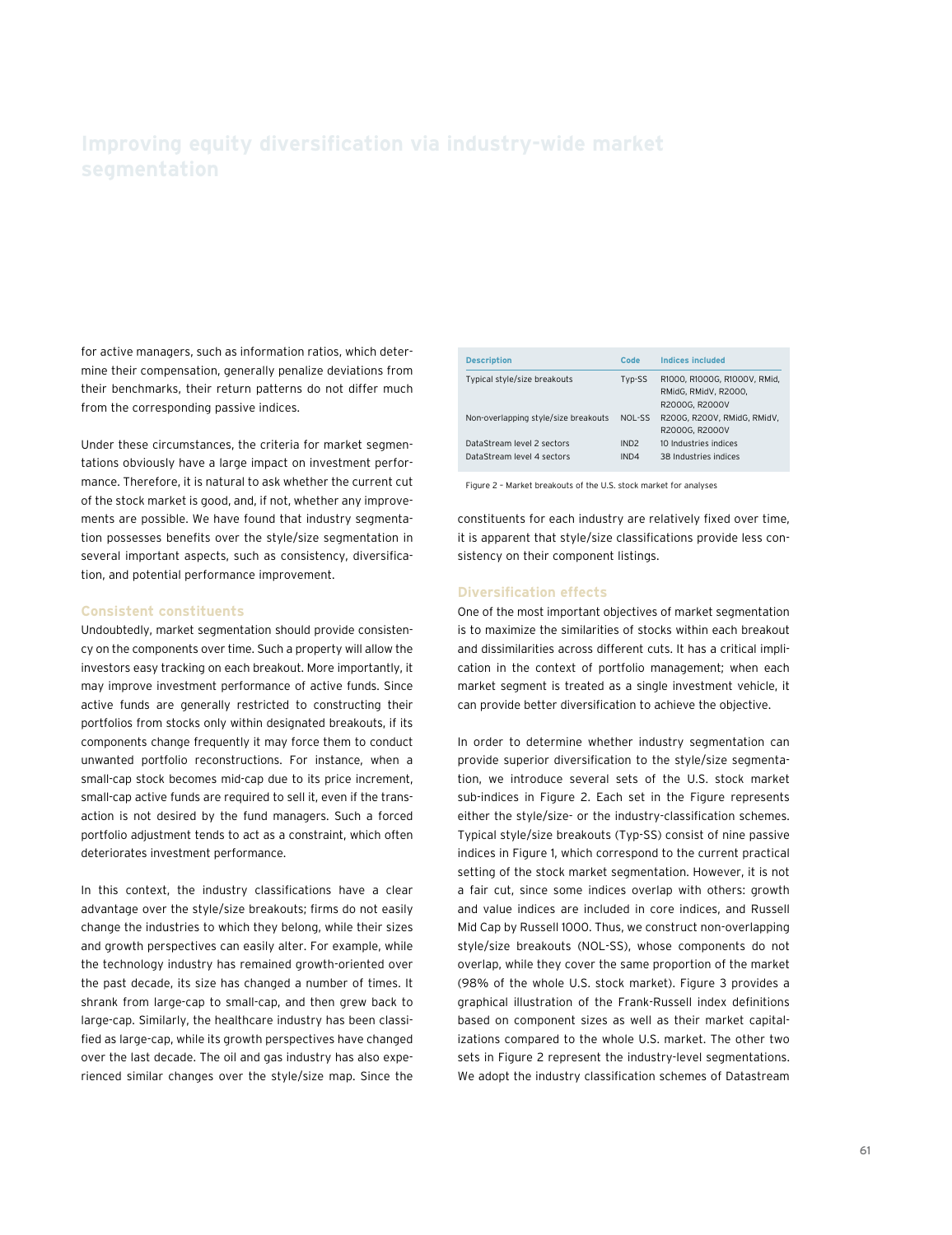Services, from level 2 (10 industries) to level 4 (38 industries) (see appendix for the detailed descriptions of Datastream's industry classifications). Note that both Frank-Russell indices and Datastream sectors are capitalization-weighted. In addition, proxies for the whole U.S. market — Russell 3000 and Datastream total U.S. market index — are almost identical; the correlation of the daily returns of the two indices from June 1995 to December 2007 is greater than 0.99.



Figure 3 – Graphical illustrations of market capitalizations for Frank-Russell indices.

This figure illustrates rankings on market capitalization of constituents of various Frank-Russell Indices. Percentage in the parenthesis next to the index name represents the relative market capitalization of each index compared to the whole U.S. stock market.

We employ average values of the correlations across different breakouts as the measure of diversification within each market segmentation scheme. Figure 4 depicts the average correlations within different market breakouts for the last twelve years. The values for the style/size classifications are around 0.85, while industry classifications have values of around 0.5. Especially, the average correlations for typical style/size breakouts (Typ-SS) are greater than 0.8, except for 1999 to 2000, which implies that investors have hardly benefited from diversification effects. Roughly, the average correlations for the latter are lower than the former by 0.26 to 0.43. The implication is obvious: industry-level market segmentations could provide better diversification effects for portfolio construction than style/size. These findings corroborate previous works on dominant factors for stock movements. For instance, Kuo and Satchell (2001) show that industry factors have stronger influence on stock return variations than style and size factors. Grinold et al. (1989), Beckers et al. (1992), and Heston and Rouwenhorst (1994) also have reported similar results.



Figure 4 – Average correlations within different market segmentation schemes.

This exhibit illustrates the average correlations for 4 different market breakouts defined in Figure 2. The sample period ranges from June 1995 to December 2007. For each of market segmentations, correlations for all possible index pairs are calculated from daily returns, and then averaged across those pairs. The unit time length for the left figure is 6 months (126 trading days) and 1 year (252 trading days) for the right one.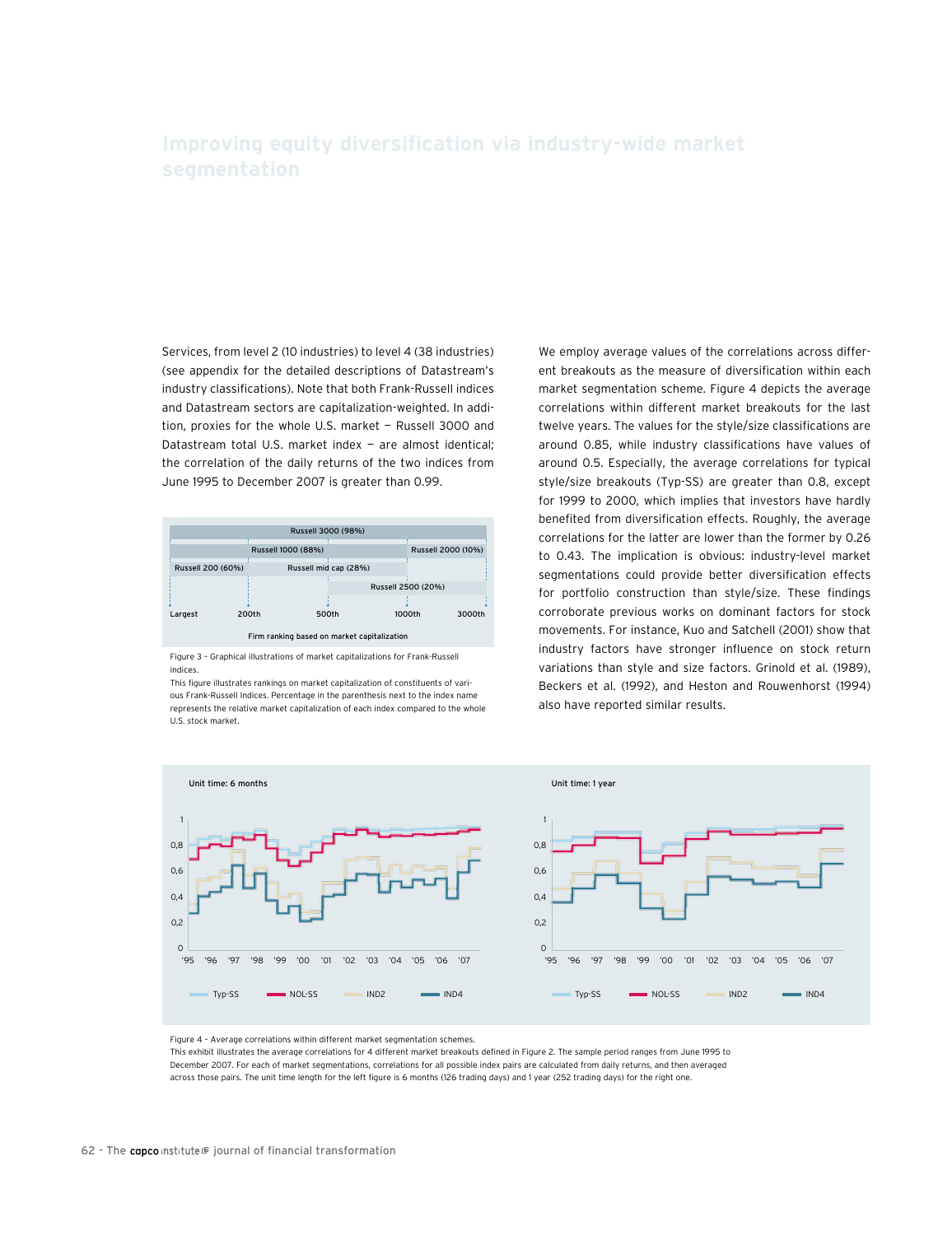

Figure 5 – Investment performance of fixed mix portfolios on different market segmentations.

This figure depicts the investment performance of equal-weighted fixed mix portfolio on the U.S. stock market breakouts from 4 different segmentations defined in Figure 2. The sample period is from 1985 to 2007. All portfolios are rebalanced monthly to achieve the equal weights. Left panel illustrates summary performance measures and right figures show the wealth paths of style/size breakouts (left) and industry breakouts (right).

#### **Pontential improvement in investment performance**

For our long-term investor, the overall portfolio return for a multi-period investor can be higher than the performance of a static (single-period) buy-and-hold investor. Earlier works such as Samuelson (1969) and Merton (1969) show that portfolio performance is aided by choosing asset categories possessing relatively independent co-movements. It turns out that the proposed industry-level classification is particularly helpful for multi-period investors due to improved diversification.

To see this, we first construct fixed mix portfolios from four different index sets defined in Figure 2. The fixed mix, which represents multi-period approaches, means that the portfolio is rebalanced at every time point so that component weights remain the same as the initial state, as opposed to the static buy-and-hold, which does not rebalance the portfolio for the entire time period. Hence, the weight on each component might change as constituent prices fluctuate in different proportions. As a primary benefit, the fixed mix strategy improves diversification, leading to superior portfolio returns. Let us assume that there are n stocks whose mean return is  $r \in \mathbb{R}^n$  and covariance matrix  $\Sigma \in \mathbb{R}^{n \times n}$ . Assuming normality, it can be shown that the return of the fixed mix portfolio with weight w follows N[w<sup>T</sup>r + (Σ<sub>i=1→n</sub>w<sub>i</sub>σ<sub>i</sub><sup>2</sup>)/2 - (σ<sub>P</sub><sup>2</sup>/2), σ<sub>P</sub><sup>2</sup>]  $\equiv N[w^{T}r + (\Sigma_{i=1\rightarrow N}w_{i}\sigma_{i}^{2})/2 - (w^{T}\Sigma w/2), w^{T}\Sigma w].$ 

Compared to the traditional Markowitz model, the variance  $(\sigma_p^2)$  is the same, while the expected return contains extra terms, (Σ<sub>i</sub>w<sub>i</sub> σ<sub>i</sub><sup>2</sup>- σ<sub>p</sub><sup>2</sup>)/2, which are often referred to as rebalancing gains or volatility pumping. For an easy illustration, let us consider a simple case: all of n stocks have the same expected return (r) and volatility (σ), and the correlation for any given pair is ρ. Also assuming equal weights, rebalancing gain becomes  $\frac{1}{2} \left[ \sum_{i=1}^n 1/n\sigma^2 - (1/n \cdot \frac{1}{n}) \sum_{i=1}^n (1/n \cdot \frac{1}{n}) \right] = [(n-1)(n-1)/n]$ 1)σ<sup>2</sup>(1-ρ)] ÷ 2n.

This value is always positive, except when all stock are perfectly correlated. Note that it is a decreasing function of the correlation (ρ). When the fixed mix rule is adopted, better diversification provides higher expected returns [Luenberger (1997), Mulvey et al. (2003) and Mulvey et al. (2007)].

From the results in previous subsection, the benefits of industry diversification can now be readily seen. In Figure 5, we illustrate the performance of monthly rebalanced fixed mix portfolios. Compared to their benchmarks, both of the industry breakouts achieve positive risk adjusted returns (1.30 – 1.94% per year), while style/size breakouts show negative values. Considering the sole change is a different criterion to split the market, the improvements in performance illustrate the importance of appropriate market segmentation.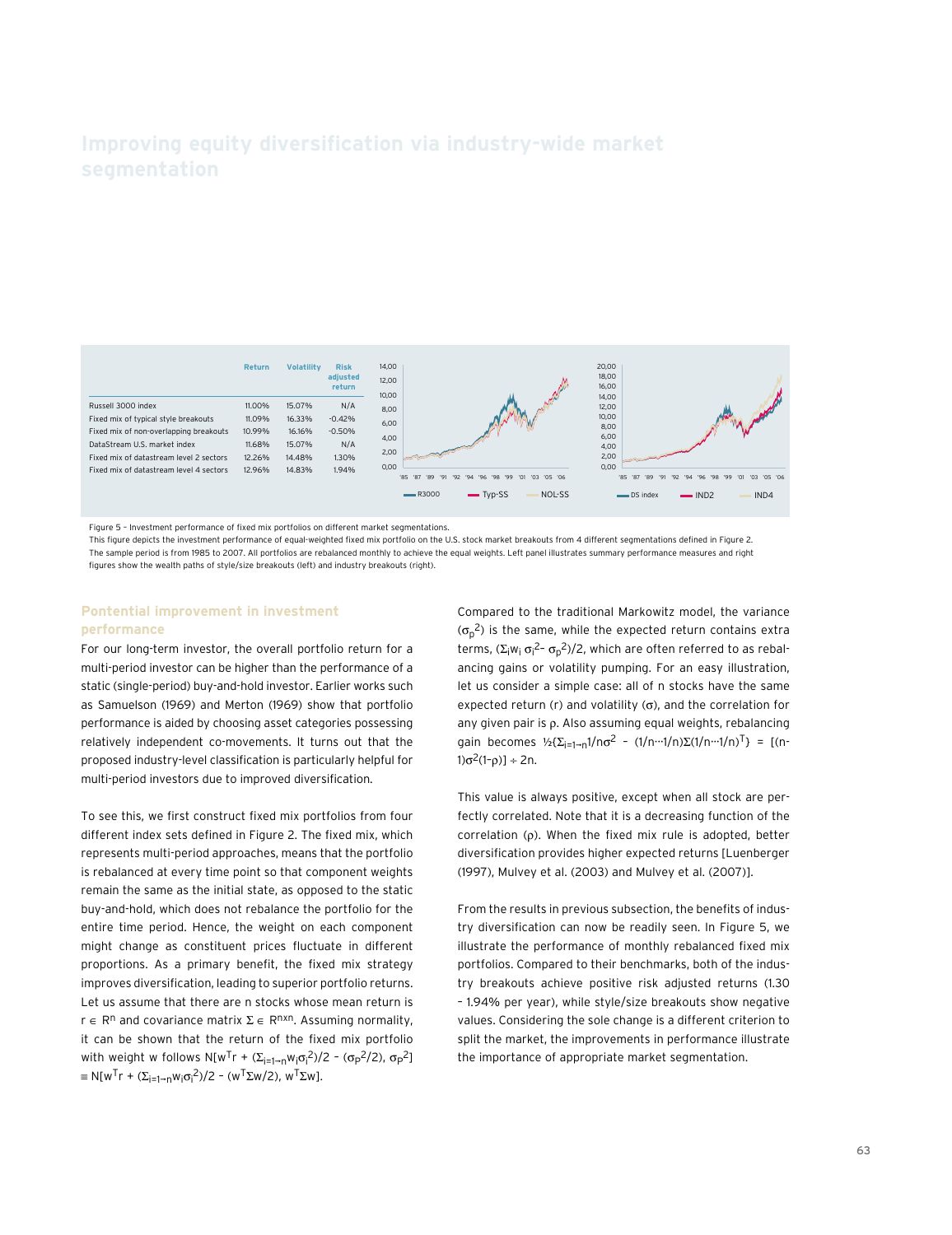| <b>Fund performance</b>                                                | <b>Best</b>        | 2nd                | 3rd                | Worst       |  |
|------------------------------------------------------------------------|--------------------|--------------------|--------------------|-------------|--|
| 1993~1994                                                              | $0.457^{b}$        | 0.532 <sup>a</sup> | $0.484^{b}$        | 0.338       |  |
| 1995~1996                                                              | 0.601 <sup>a</sup> | $0.344^c$          | $0.412^{b}$        | 0.325       |  |
| 1997~1998                                                              | $0.510^{b}$        | $0.499^{b}$        | 0.165              | 0.224       |  |
| 1999~2000                                                              | $0.730^{a}$        | 0.235              | $-0.022$           | $-0.258$    |  |
| 2001~2002                                                              | 0.879 <sup>a</sup> | 0.832 <sup>a</sup> | 0.803 <sup>a</sup> | $0.429^{b}$ |  |
| 2003~2004                                                              | $0.371^c$          | $0.405^{b}$        | 0.195              | 0.23        |  |
| 2005~2006                                                              | $0.765^{\text{a}}$ | 0.690 <sup>a</sup> | $0.521^{b}$        | 0.301       |  |
| a, b, c represent significance at the 90%, 95%, and 99%, respectively. |                    |                    |                    |             |  |

Figure 6 – Correlations of active funds to industry-level momentum strategies This figure illustrates correlations of excess returns from the long-only industrylevel momentum strategy and the large-cap growth funds. The funds are divided into four groups based on their excess returns. The sample period is from 1993 to 2006 and the correlations are evaluated every 2-year sub-period. The long-only industry-level momentum strategy is constructed from the Datastream level 4 sectors.

Another example can be found in Kacperczyk et al. (2005), who argue that the active funds with high concentration in a small number of industries generally have higher investment performance. These findings have been refined by Mulvey and Kim (2008). They have found that the active equity funds in growth and core domains share very similar excess return patterns with the industry-level momentum strategies. Especially, the funds with superior performance show stronger similarities (Figure 6). These results suggest possible investment performance enhancement via industrylevel market segmentation.

#### **Conclusions and future directions**

We have suggested that an industry-level classification scheme can improve diversification benefits for long-term, multi-period investors. The current style and size breakouts have developed in an ad hoc manner as institutional and individual investors have searched for greater diversification over generic population benchmarks, such as the S&P 500 and Russell 1000. As we have demonstrated, however, the correlations among these categories have increased over time and thus the diversification benefits have become lower. The industry-level classification overcomes several of these difficulties.

What are the next steps? Mostly, we need an increase in ETFs at the industry level. There have been a number of ETFs developed for the higher-level sectors, with a set of focused industry-level products. However, there are a number of industries in which ETFs are now missing. Secondly, we need to encourage active managers to focus on selected industries. Thirdly, there is need for improved benchmarks. The benchmark will need to be changed such as momentum based benchmarks. Lastly, investors should be given a better understanding of the advantages of a multi-period investment perspective.

#### **References**

- Beckers, S., R. Grinold, A. Rudd, and D. Stefek, 1992, "The relative importance of common factors across the European equity markets," Journal of Banking and Finance, 16, 75–95
- Grinold, R., A. Rudd, and D. Stefek, 1989, "Global factors: fact or fiction?" Journal of Portfolio Management, 16, 79-88.
- Heston, S. L., and K. G. Rouwenhorst, 1994, "Does industrial structure explain the benefits of international diversification?" Journal of Financial Economics, 36, 3–27
- Kacperczyk, M., C. Sialm, and L. Zheng, 2005, "On the industry concentration of actively managed equity mutual funds," Journal of Finance, 60, 1983–2001
- Kuo, W., and S. E. Satchell, 2001, "Global equity styles and industry effects: the preeminence of value relative to size," Journal of International Financial Markets, 11, 1–28
- Luenberger, D., 1997, Investment science, Oxford University Press, New York, New York
- Merton, R. C., 1969, "Lifetime portfolio selection under uncertainty: the continuoustime case," Review of Economics and Statistics, 51, 247-257.
- Mulvey, J. M., and W. C. Kim, 2008, "Active equity managers in the U.S.: do the best follow momentum strategy?" Journal of Portfolio Management, forthcoming.
- Mulvey, J. M., B. Pauling, and R. E. Madey, 2003, "Advantages of multi-period portfolio models," Journal of Portfolio Management, 29:2, 35-45.
- Mulvey, J. M., C. Ural, and Z. Zhang, 2007, "Improving performance for long-term investors: wide diversification, leverage, and overlay strategies," Quantitative
- Finance, 7, 175-187 • Samuelson, P. A., 1969, "Lifetime portfolio selection by dynamic stochastic programming," Review of Economics and Statistics, 51, 239-246.